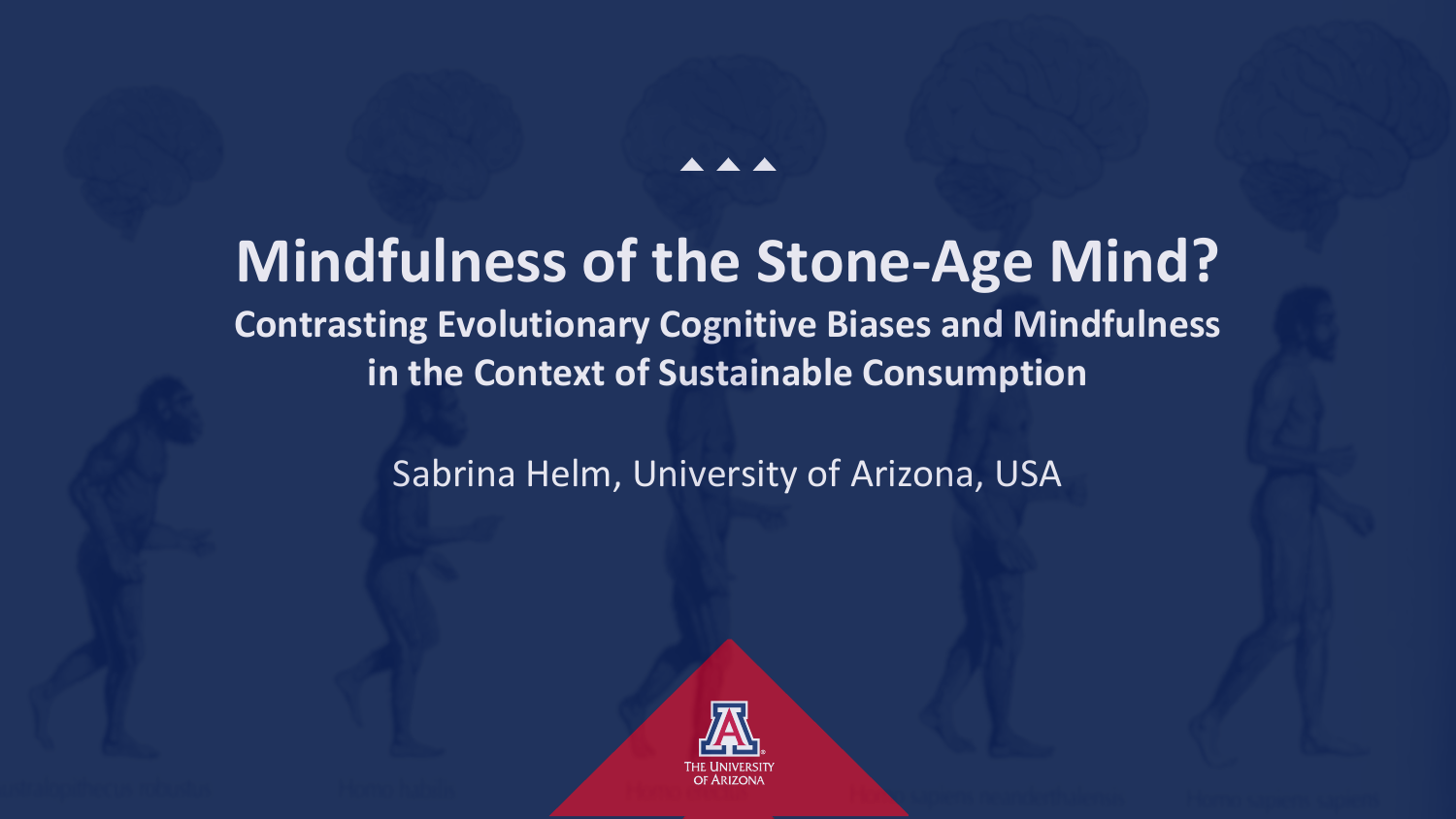### **Introduction: Motivation for Research**

To gain a more complete understanding of human environmental activities, some researchers consider the biological and evolutionary roots of human behavior. The persistence of evolutionary biases makes it advisable to tap into consumers' predisposition to be guided by ultimate motives in automatic, unconscious ways. Such evolutionary-psychological perspective emphasizes that harnessing unconscious psychological biases is most effective and scalable to produce pro-environmental <u>behavior</u>.<br>(e.g., Vugt et al. 2014)

This perspective conflicts with a notion of mindful consumption which is premised on consciousness in thought and behavior about consequences Did you know ... 72% of **UMass students support the** of consumption, and posits that mindful individuals' campus alcohol policies? behaviors are carefully reflected and result from a deliberate and conscious choice. (e.g., Rosenberg, 2004; Sheth et al., 2011)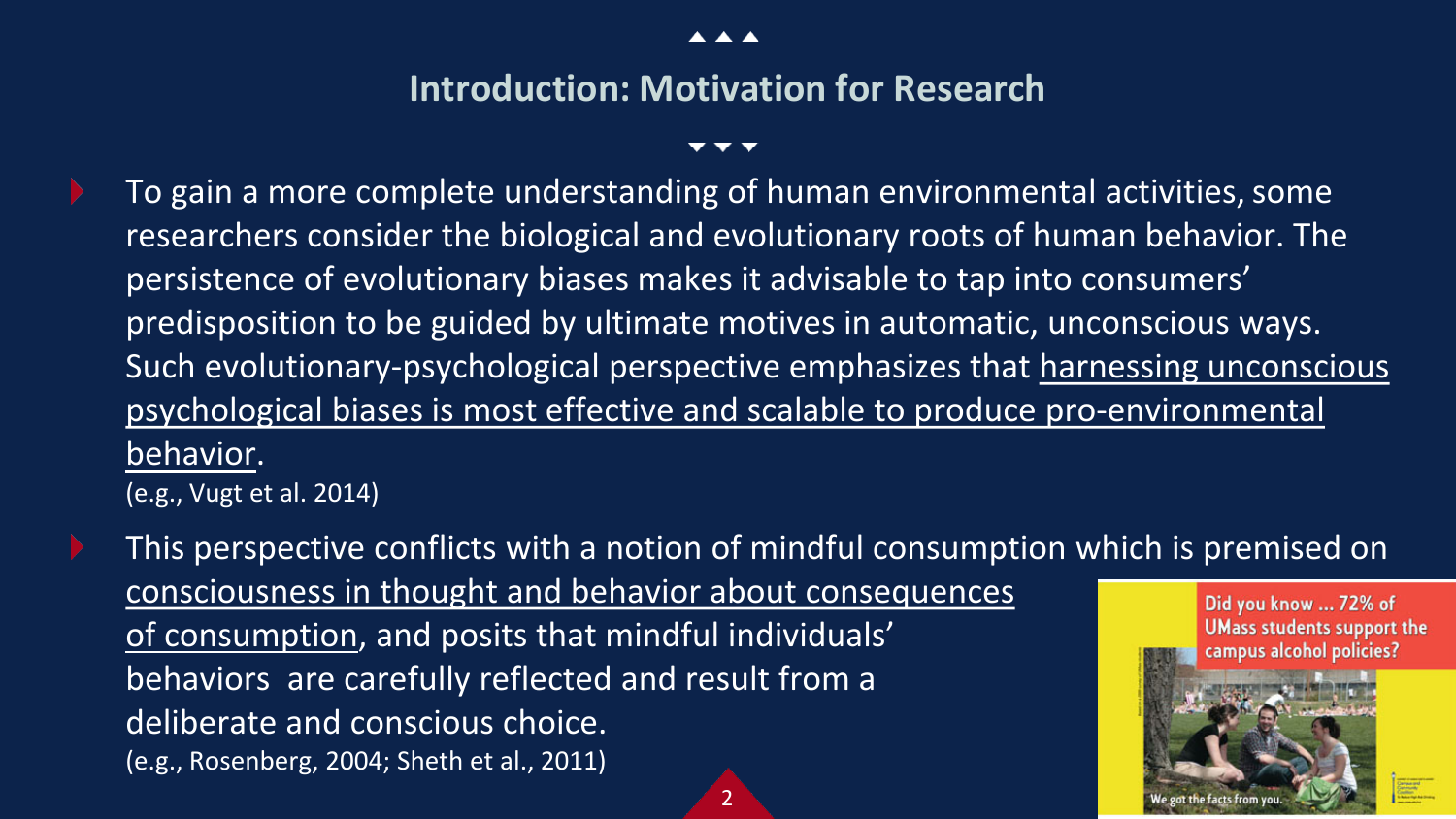### **Introduction: Research Question**

- Can "Stone Age biases" and mindfulness be aligned to better address significant social and environmental challenges?
- The goal of the current research is to integrate evolutionary-psychological perspectives of natural/biological decision-making biases and approaches for increasing mindfulness based on the proposition that both perspectives have common grounds and may complement each other.

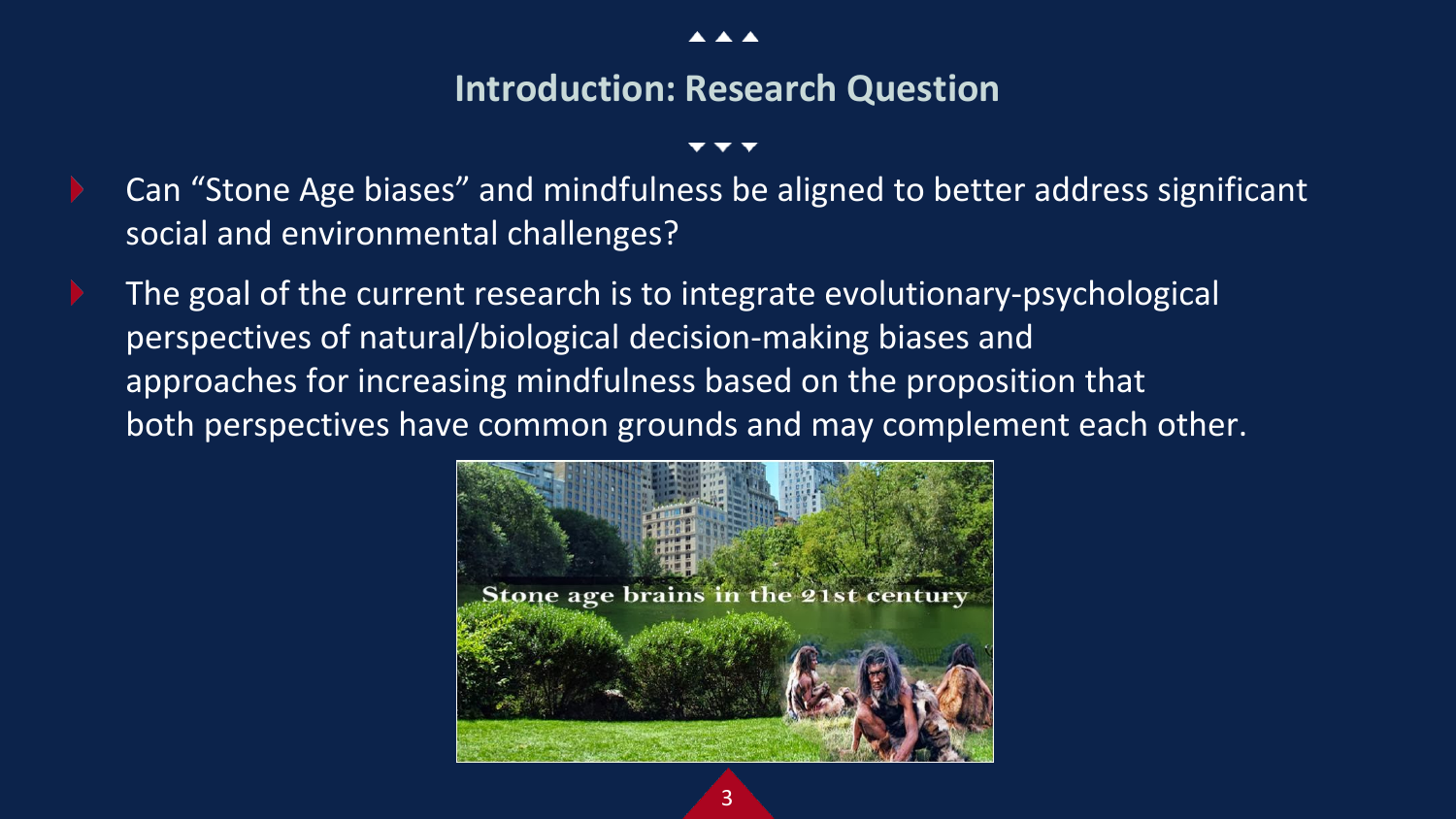### **Theoretical Background: Evolutionary Psychology**

**Vugt et al. 2014, p. 3**

- An evolutionary perspective to human behavior (incl. understanding of human environmental activities) is inspired by the seminal work of Charles Darwin (1871).
- An evolutionary psychological approach asserts that humans inherit brains and minds equipped to behave in ways that are adaptive—that are fitted to the demands of the environments within which their ancestors evolved.
- In particular, the human brain is designed to solve critical, recurrent problems in the ancestral world of the Pleistocene in which humans evolved. This era is commonly referred to as the Stone Age period, which occupies 99% of human evolutionary history.

4

The environment in which our ancestors evolved has changed dramatically since the agricultural revolution some 11,000 years ago, which constitutes a period of less than 1% of human evolutionary history.

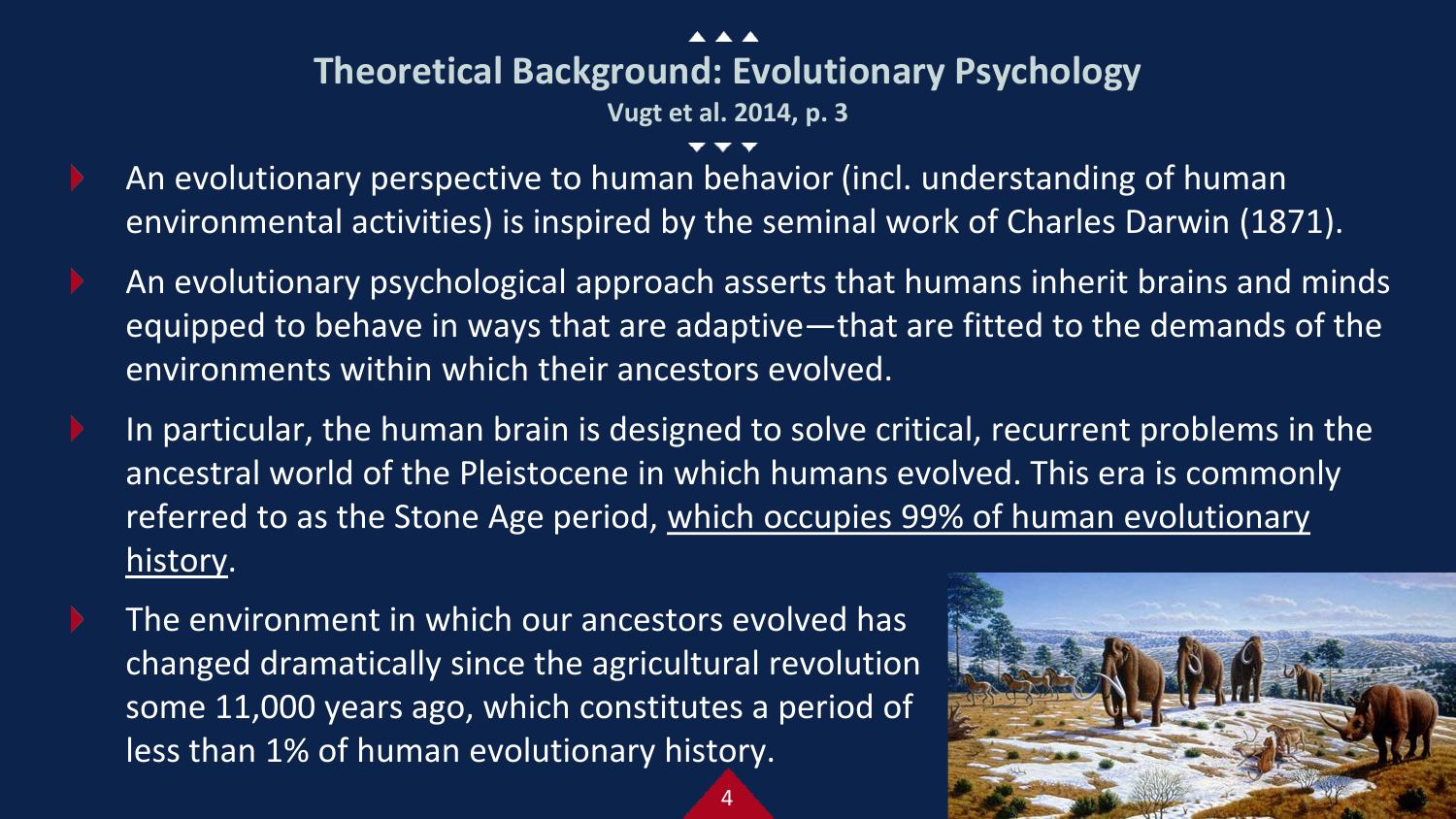- Humans are navigating the modern world with "Stone Age" minds. For instance, our brains have evolved to respond adaptively to localized environmental threats that we can see or smell, such as a fire, famine, or flood, but not to global environmental changes that we cannot appreciate with our evolved sensory mechanisms.
- People are usually not aware of the deep evolutionary causes for their behavior, and the psychological tendencies that were adaptive in ancestral environments are not always adaptive in the modern world.
- An evolutionary approach is concerned about the adaptive functions of behavior: How might a given tendency have helped our ancestors survive and reproduce?



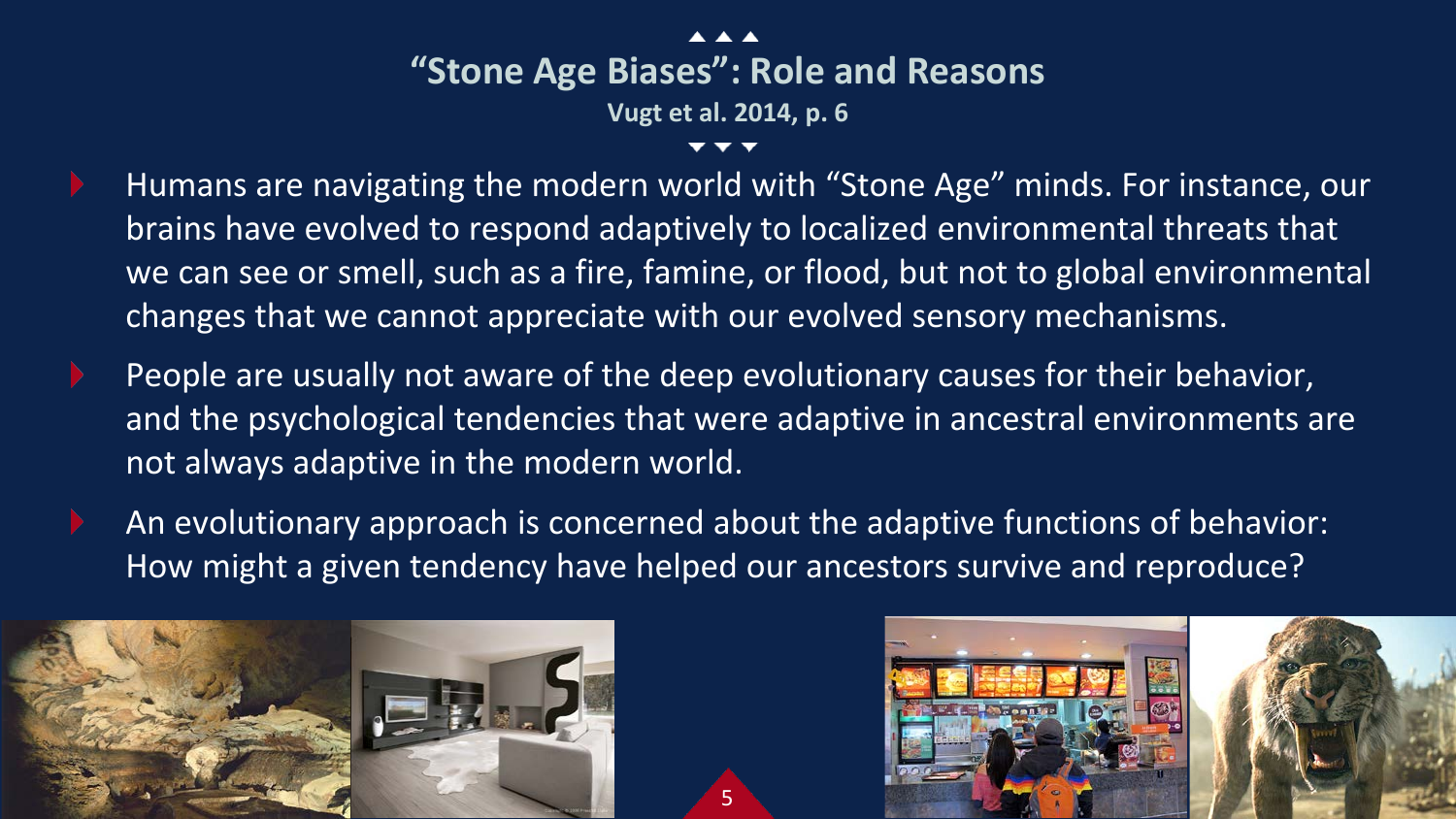# **Evolutionary Psychology Perspective: An Example**

**Vugt et al. 2014, p. 3**

- Strategies aimed to change behavior may fail if those strategies are mismatched with our ancestral tendencies (they do not address the ultimate causes for evolutionary developments).
- Some common strategies used to reduce meat consumption may be suboptimal, because they work against our evolved psychological tendencies. In ancestral environments, just like in many traditional societies today, meat is a highly prized, high-status food because it is fatty and calorie rich, it is difficult to obtain, and it is easily shared among many families.

6

As a result, our bodies and brains evolved to get an intense feeling of pleasure from eating meat, and meat eating is a highly enjoyable social affair (=ultimate causes of behavior).



No one can do everything. Everyone can do something. veaddup.com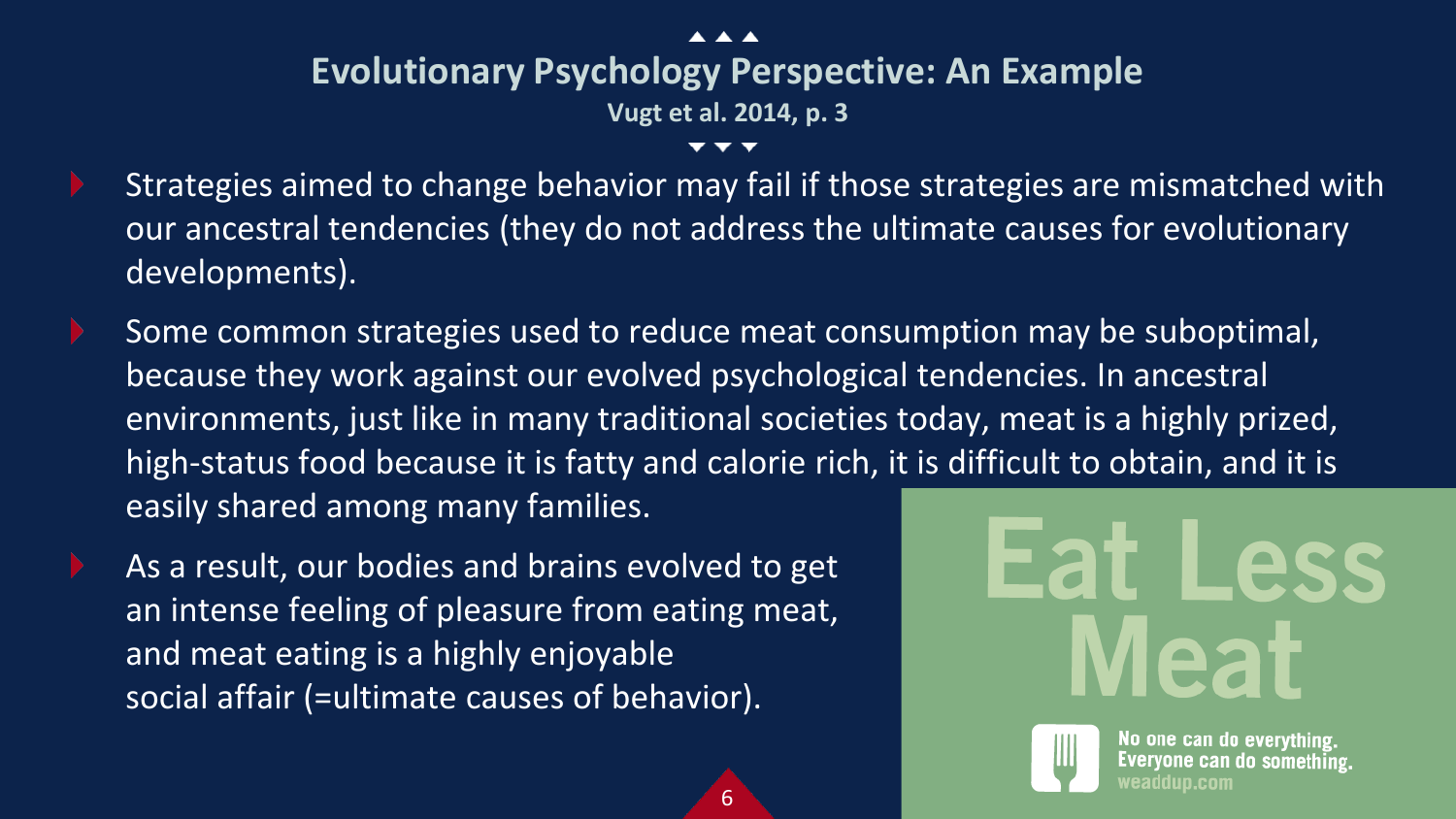# **Evolutionary Psychology Perspective: An Example**

**Vugt et al. 2014, p. 3**

- This means that as long as it tastes good, is reasonably affordable, does not cause immediate/visible health problems, and carries social status, people will prefer meat over healthier nonmeat options.
- People could be persuaded to try out alternatives for meat if these foods look and taste meaty, and are highly socially valued.

- These strategies are already being used by the food industry:
	- vegetarian alternatives that look and taste like burgers or sausages,
	- salad dressings that make salads taste fattier and calorie rich
	- highly prized vegetarian sushi rolls as an exotic alternative to meat.

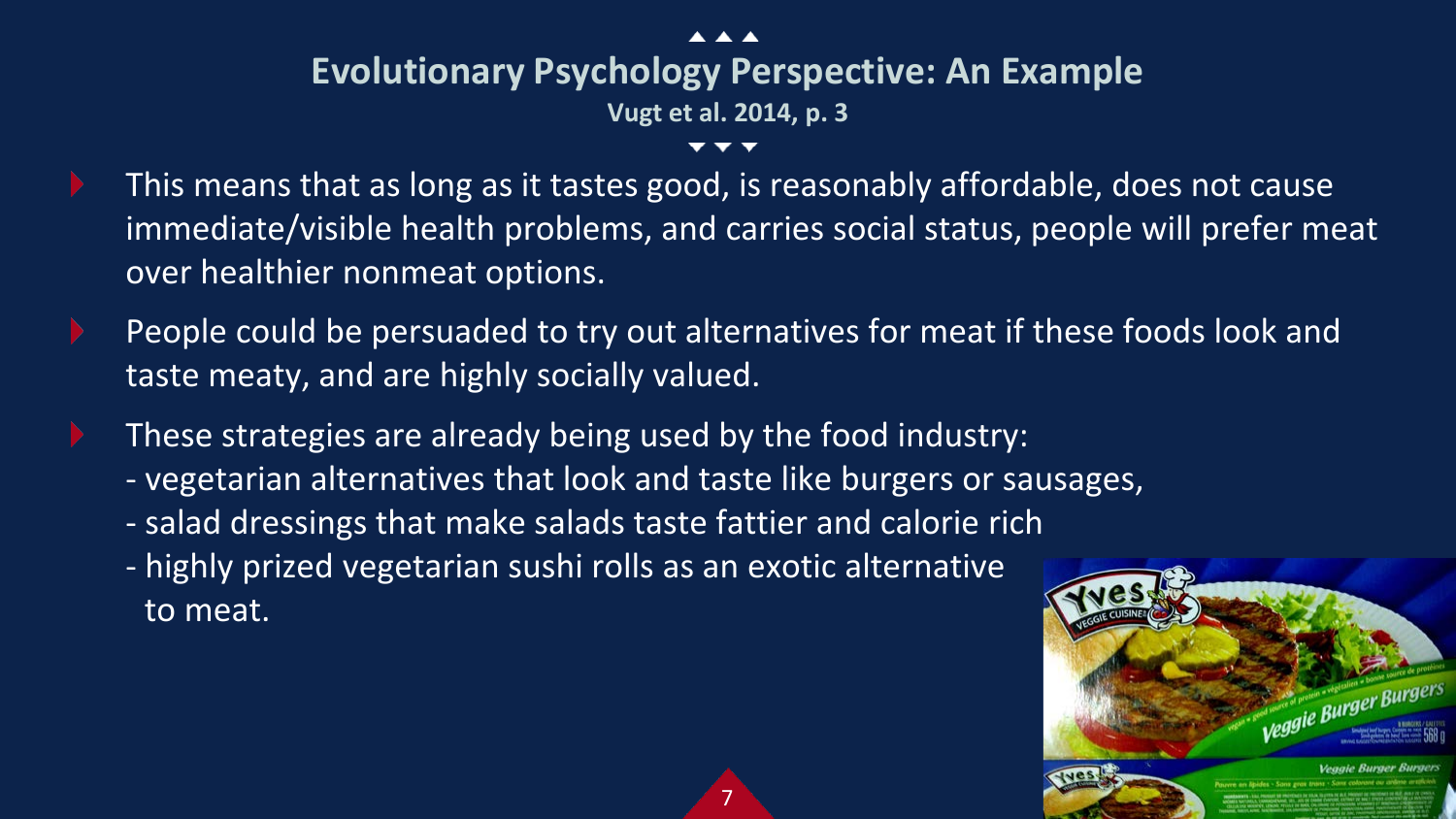# **Key Adaptive Psychological Tendencies: "Stone Age Biases"**

**Vugt et al. 2014, p. 9**

- (1) Self-interest: narrow self-interests often prevail against the common good of the group (social dilemmas)
- (2) Shortsightedness: preference for immediate over delayed rewards (temporal discounting)
- (3) Status: concerns about relative rather than absolute status
- (4) Social imitating: propensity to do what others are doing
- (5) Sensing: tendency to disregard impalpable consequences



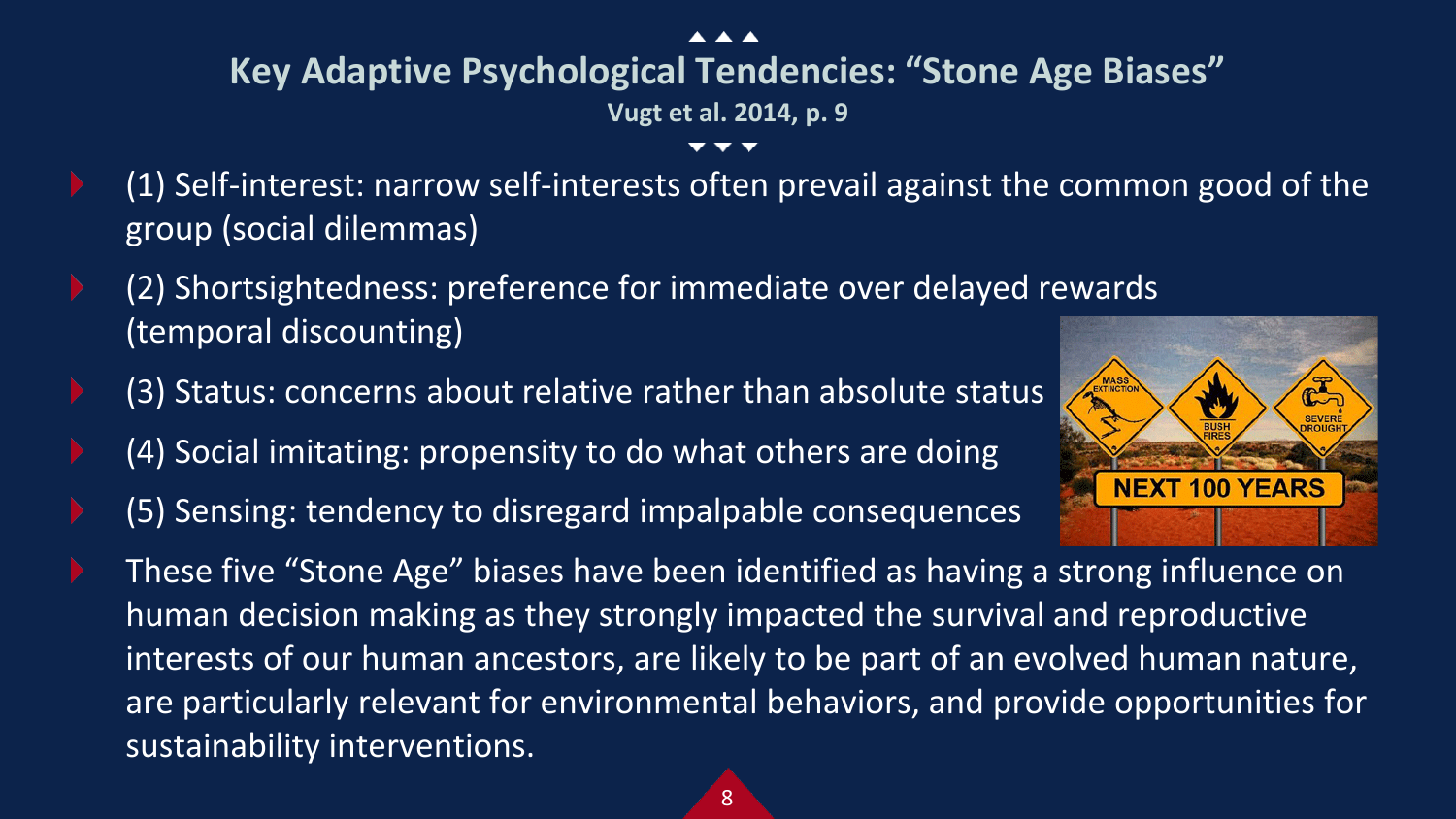### **Theoretical Background: Mindfulness**

- Mindfulness is a mode of consciousness capability enhanced by actively attending to and being aware of present moment reality. Mindfulness signifies "keeping one's consciousness alive to the present reality." (Hanh, 1976, p.11)
- It is an innate, naturally occurring capacity that is prevalent among individuals at different degrees. (Brown and Ryan, 2004)

- Mindfulness has been found to lead to beneficial outcomes for individuals:
	- learning (Langer, 1997)
	- mental and physical health (Kabat-Zinn, 1982; Grossman et al., 2004)
	- well-being (Langer, 2002; Brown and Ryan, 2003)
	- behavioral regulation (Shapiro and Schwartz, 2000; Bishop et al., 2004)

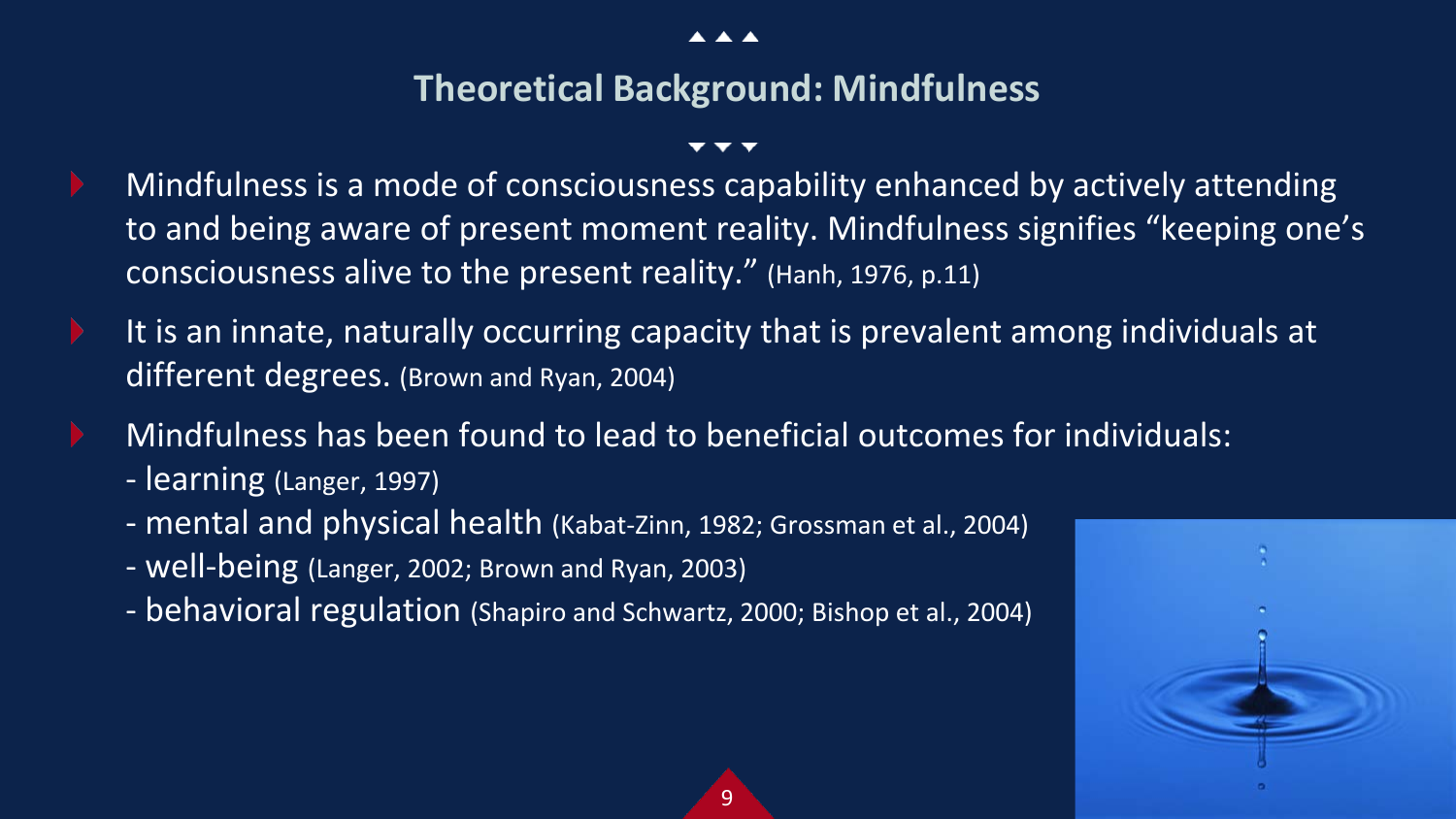

- Mindful individuals' behaviors result from a deliberate and conscious choice after considering the consequences of consumption.
- By developing mindfulness, an individual can overcome psychological issues, such as need for fulfillment and status, or alienation and non-connectedness, thus eliminating the tendency to acquire more and more possessions to find temporary fulfillment. A mindful consumer also avoids becoming susceptible to conspicuous consumption patterns that emerge out of social comparisons with others.
- Mindful consumers may be more perceptive and open to aspects around them, which ultimately may result in compassion. Compassion in people makes them connected to their environment, community and self.

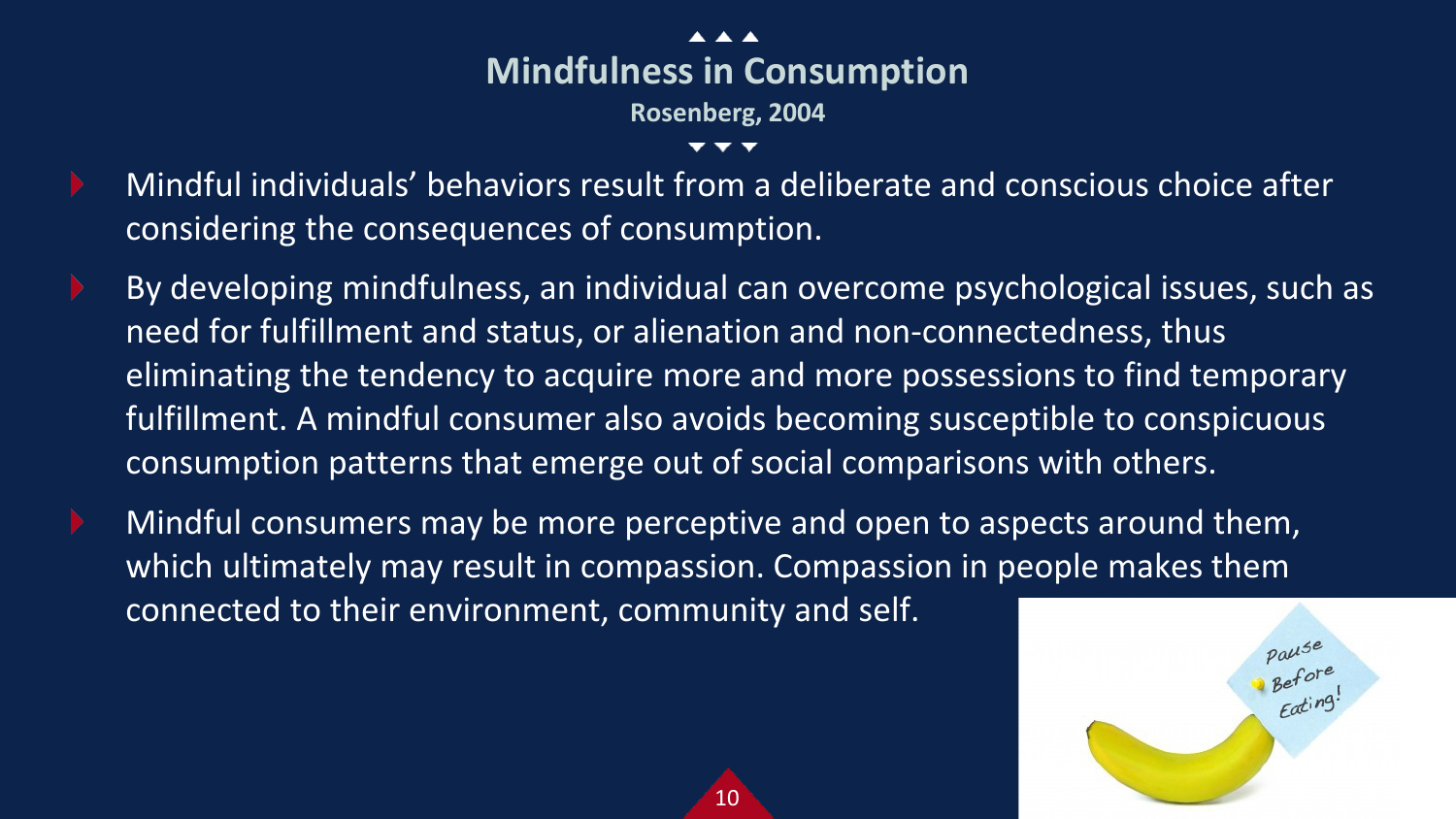**AAA** 

### **Effects of Mindfulness in Consumption**

- Mindfulness correlates with low materialistic values and placing higher value on community involvement and intrinsic personal development. (Brown and Kasser, 2005)
- By cultivating mindfulness in a consumption context, the negative effects of modern consumerism may be diminished, providing a mechanism to influence temperance behavior in different consumption patterns and potentially tackle overconsumption and its detrimental effects on consumers (e.g., depression due to overspending or materialism), and the environment (e.g., resource waste, pollution). (Rosenberg, 2004; Sheth et al., 2011)

11



-Wwjenne Westward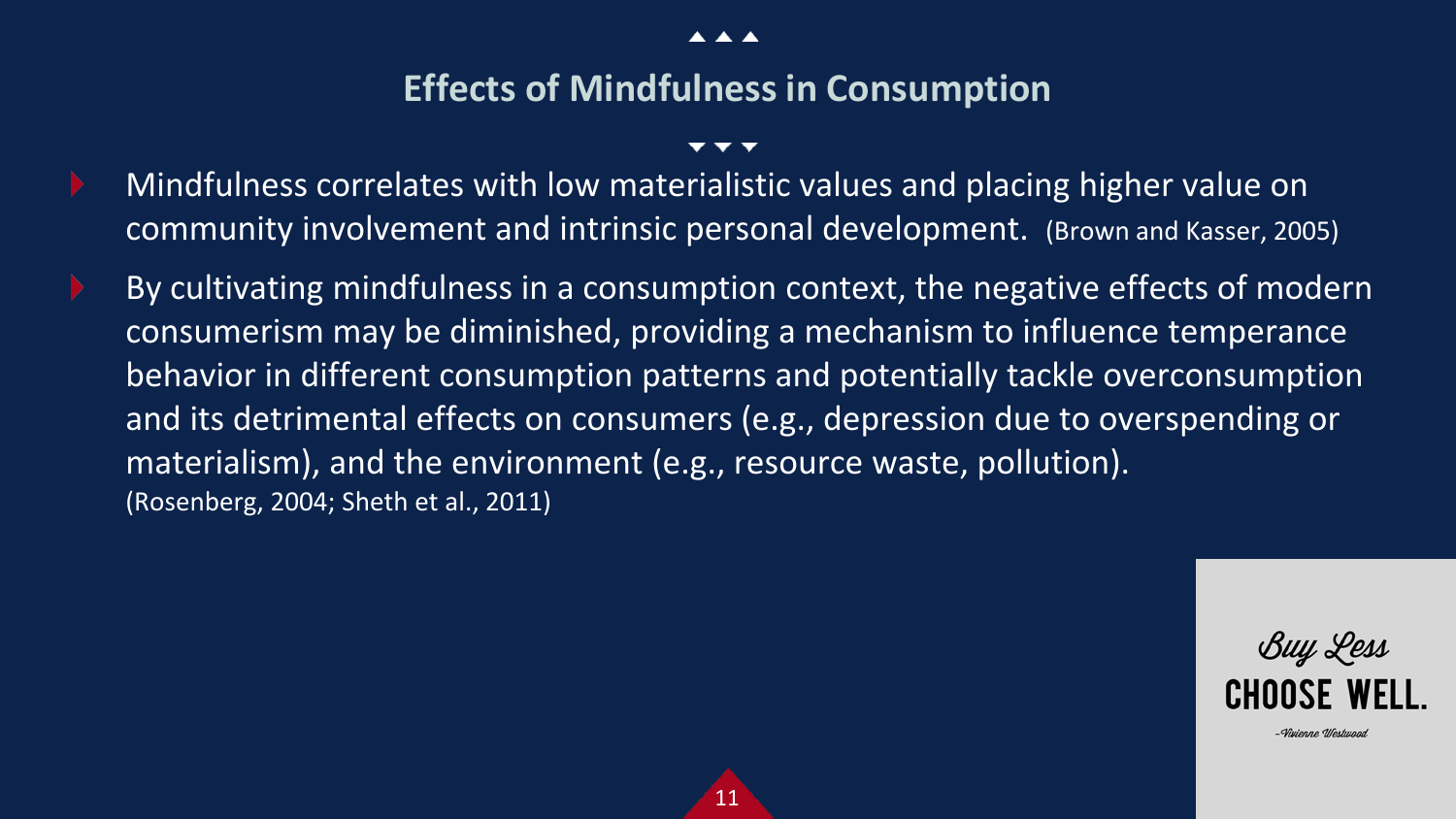$\blacktriangle$   $\blacktriangle$   $\blacktriangle$ 

### **Aligning Evolutionary Psychology and Mindfulness (?)**

- Designing messages that are congruent with the Stone Age biases may be particularly effective in altering specific behaviors that revolve around habits and may require "nudging" and constant reminders (e.g., water conservation practices in households, recycling).
- Cultivating mindfulness may be more effective in creating spillover-effects between different environmental behaviors (e.g., energy conservation in general; altering purchase patterns to avoid waste; pledging) as they broaden the array of thoughts and actions that come to a person's mind.
- Cultivating mindfulness requires (costly) intervention (e.g., meditation training), thereby reaching fewer individuals.

12

However, mindful individuals may motivate others to follow their example, thus creating a trickle-down effect (social imitating and prestige bias).

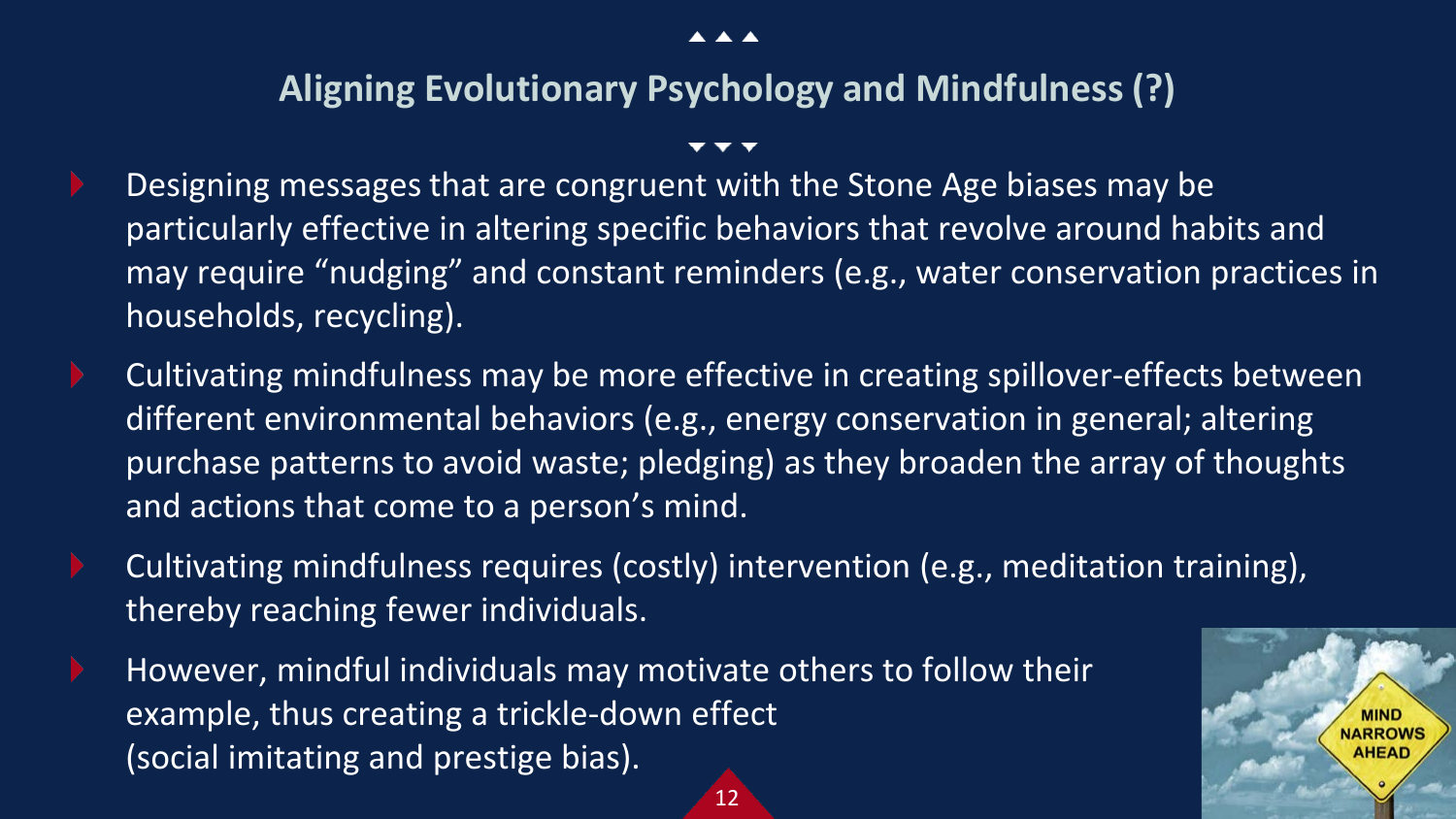### **Aligning Evolutionary Psychology and Mindfulness (?)**

- Mindful consumers may provide good role models, have higher status within their social group, and thus be comparatively influential, leading others to imitate them.
- Research shows that generous individuals are seen as more trustworthy, are more desirable as friends, and as romantic partners; also, people who are careful in using communal resources have more social prestige than people who are wasteful. (Vugt et al., 2014; Kenrick and Griskevicius, 2013)

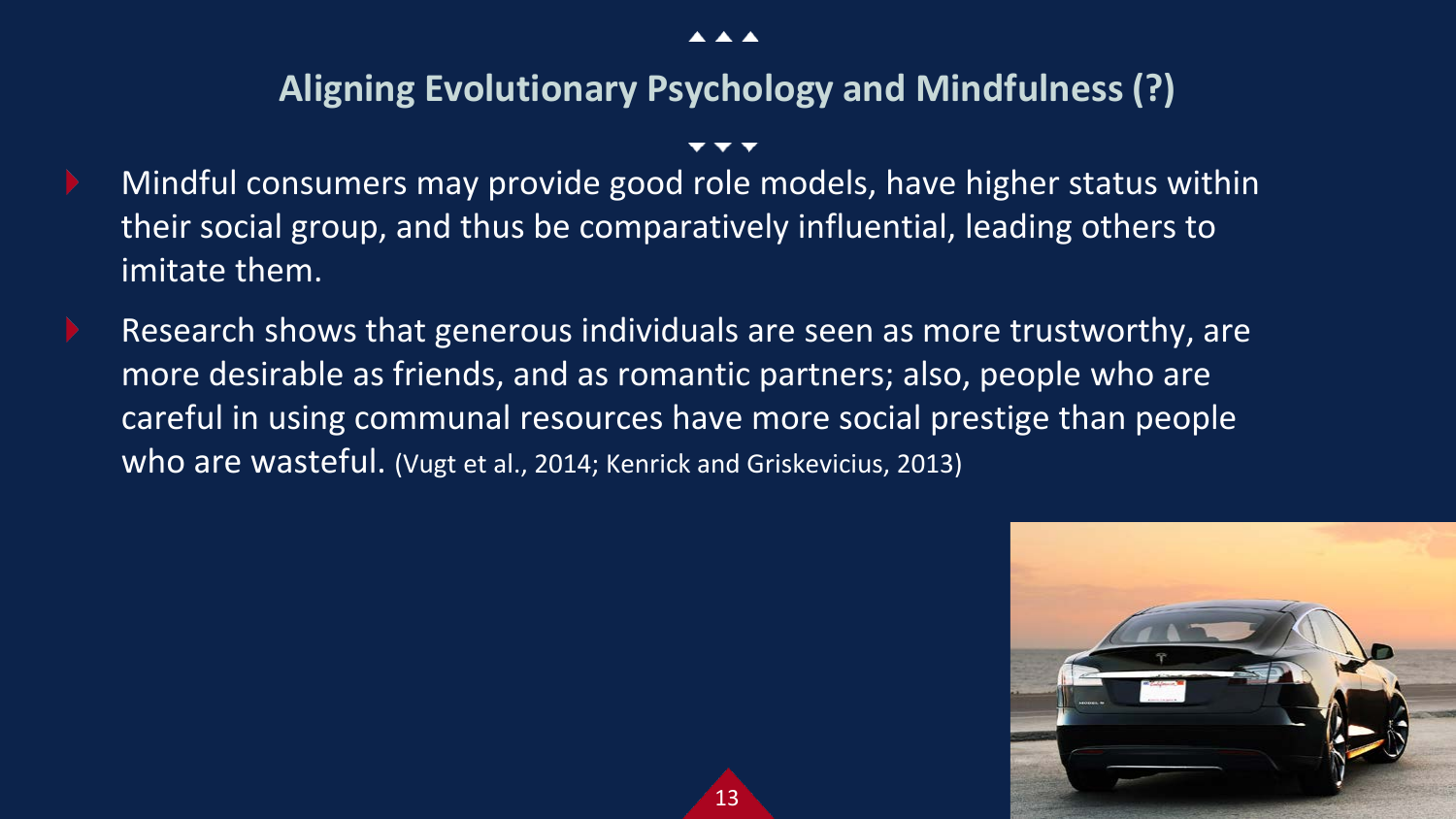$\blacktriangle$   $\blacktriangle$   $\blacktriangle$ 

### **Aligning Evolutionary Psychology and Mindfulness (!)**

- Mindfulness is directly related to increased happiness, mental and physical wellbeing. (Carmody and Baer, 2008; Shapiro et al., 2008; Carruthers and Hood, 2011)
- From a public-policy perspective, it may be more difficult to find acceptance among policy-makers and citizens for approaches that tap the unconscious on a large scale, given wariness of manipulation and "subliminal" influence strategies.
- Also, it is important to recognize the active role of consumer-citizens in determining whether interventions based on increased mindfulness or based on unconscious biases are likely to succeed.